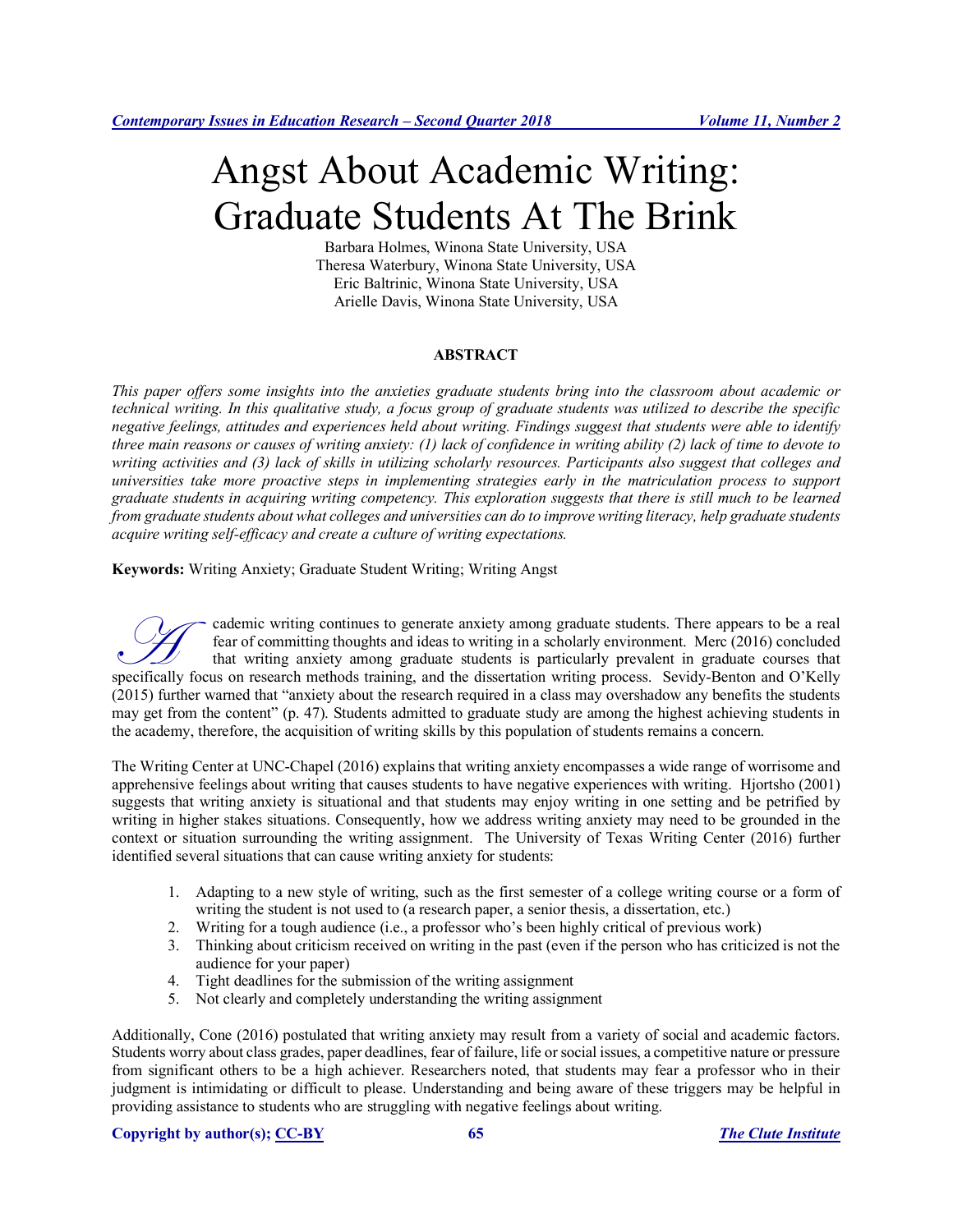In a seminal study on why graduate students exhibit poor writing (Bloom, 1982) concluded that graduate students are plagued with the same problems of other anxious writers: lack of confidence, poor time management, chronic procrastinators, dislike writing and suffer from fear of having the writing critiqued. This investigation situates the inquiry in 2016 to explore the nature of graduate student writing anxiety in a research and scholarship class.

Holladay (1981) also researched attitudes toward writing, and concluded that teachers can help lessen writing anxiety by using different teaching strategies. Holladay summarized the following characteristics of students with writing anxiety:

- 1. They are frightened by a demand for writing competency
- 2. They fear evaluation of their writing because they think they will be rated negatively
- 3. They avoid writing whenever possible
- 4. When they are forced to write, they behave destructively

These behaviors usually result in a poorly developed writing product, which then reinforces the writing anxiety.

Onwuegbuzie (1998) conducted a study to determine the relationship between learning style and writing anxiety among graduate students utilizing The Writing Apprehension Test and the Productivity Environmental Preference Survey. From collected student responses, the researcher found that graduate students with the highest levels of writing anxiety lacked self-motivation, preferred structure, were peer-oriented learners, were authority-oriented learners, and did not like to undertake difficult tasks in the afternoon. Given that research methods classes tend to be highly structured, high levels of anxiety continue to persist.

#### **Perspectives of a Graduate Department Chair**

From the department chair perspective, the problem of graduate student writing deficiencies is one of long standing in the program of preparation. A graduate department chairperson, offered the following comments:

*"Over the last seven years, I have witnessed the anxiety level of graduate students rise when they are required to write academic papers. During this time, I have made observations based on student papers and assignments, informal student interviews, and discussions with faculty. There are three themes I have observed: lack of academic writing skills, lack of time to access writing resources, and self-consciousness."*

*"We have two distinct populations of graduate students at our institution: working adults and traditional students (students who enroll in the program directly after completing their undergraduate degree). Many of the working adults have not written an academic paper in the last ten years. They are skilled at writing short notes and personal letters, but are not familiar with academic writing. The traditional student population is accustomed to multiple choice and short answer exams with a moderate focus on academic writing. Students, therefore, lack the skills needed to clearly articulate their thoughts into words and many lack APA knowledge."*

*"Typically, graduate students are not on campus during the day. Our students balance work, school, and family, so it is difficult for them to find the time needed to strengthen their writing skills. The campus has a writing center, but graduate students find it challenging to attend during the open hours. Finally, students seem to be self-conscious when we recommend they seek writing assistance. They are leaders in their organizations and struggle with being vulnerable."*

This department continues to explore strategies for addressing writing anxiety at the graduate level and is considering front loading academic writing standards in the initial classes students take upon entry into the program.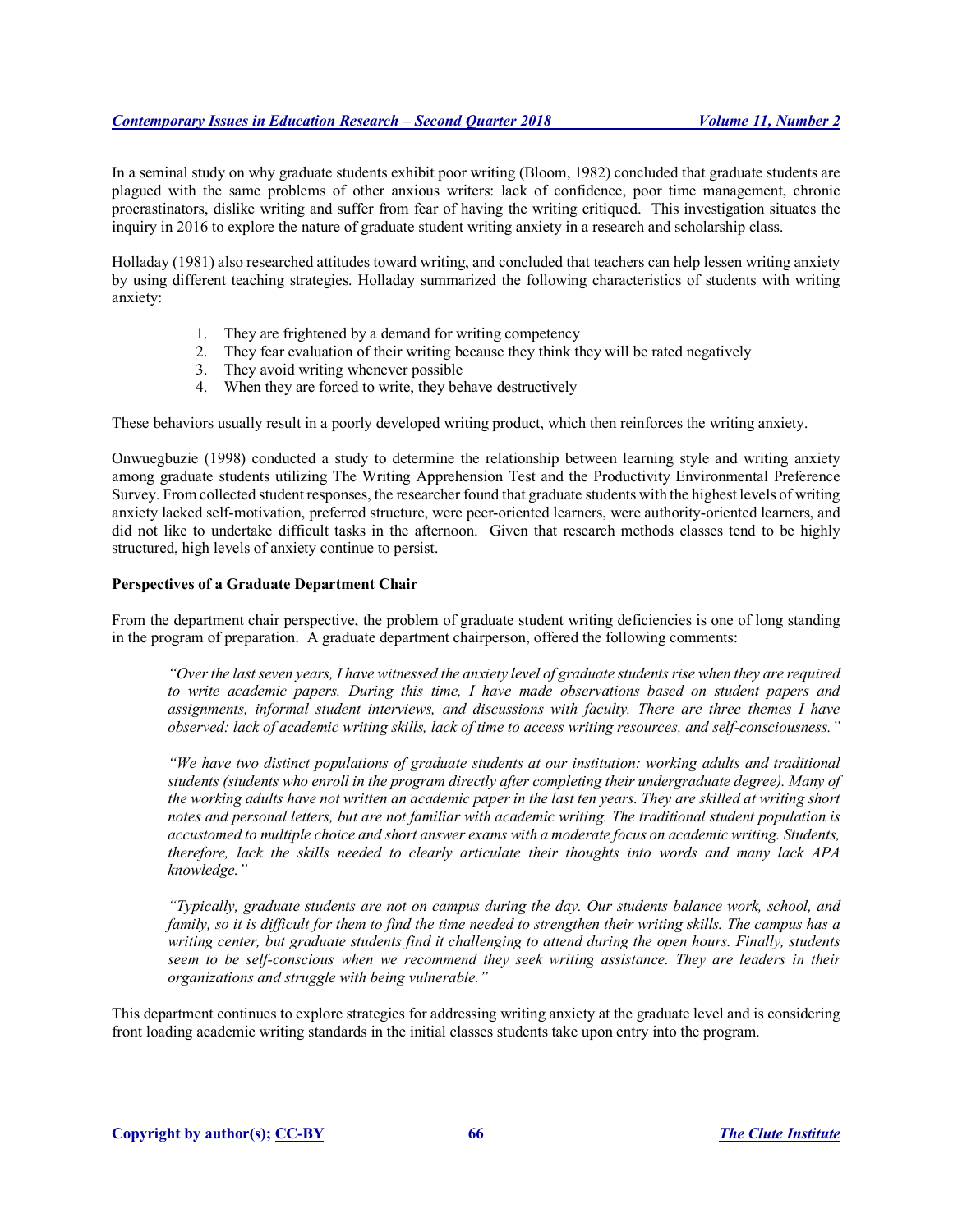## **Perspectives of a Counselor Education Graduate Faculty Member**

There is a general understanding among counselor educators that graduate students need academic writing skills to be successful in their future jobs (Hill, 2004), particularly for those students who assume faculty roles requiring scholarly productivity (Magnuson, Norem, & Haberstroh, 2001). Academic writing is a ubiquitous activity for graduate students. Counselor education graduate students engage in academic writing as part of course assignments, the creation of scholarly works, and as a means to learn about the writing and publication process.

Similar to students in other disciplines (Bloom, 1982; Onwuegbuzie, 1998), counselor education graduate students experience challenges to academic writing. Academic writing can be stressful for students given the writing demands in most graduate training programs. Some authors believe that graduate students' writing challenges are due to inadequate preparation in academic writing (Lambie, Sias, Davis, Lawson, & Akos, 2008), while others suggest there is a lack of counselor education literature to help educators facilitate the development of students' writing skills (McDonald, 2011). Acknowledging the challenges academic writing poses to graduate students, a counselor educator was asked to reflect on his experience mentoring graduate students in writing. He offered the following observations and suggestions:

- 1. Students who believe they are good writers often produce examples of good writing, and the reverse is also true. So, focusing individual attention on those less-efficacious writers can be helpful as well as pairing better writers with struggling writers through peer-review activities in the classroom. Be sure to model good writing, even during email exchanges.
- 2. Help students learn about writing by incorporating the Publication Manual of the American Psychological Association (2010) into your class discussions and required assignments. More specifically, have students read and discuss sections of the manual such as chapter 3, which outlines tips for writing clearly and concisely. It is surprising how many students do not own or read this manual, opting for web resources instead.
- 3. Provide accurate written feedback to students about academic writing. Refer students to specific pages in the APA publication manual and other resources containing examples. Students need to navigate the resources and use the manual to help them solve writing problems, with faculty support. And most of all, practice your writing. Ask yourself: Do my corrections and feedback provide clear and concise feedback to the reader?

The development of students' professional writing voice "takes practice" (McDonald, 2011, p. 124). To better assure graduate students readiness for future job demands, educators need to focus on the development of classroom-level resources and teaching tools to facilitate the development of academic writing skills.

## **METHOD**

This study identified the perceptions of enrolled leadership education students with their academic writing angst. A focus group methodology was used to gather qualitative data during the students' first research class.

## **Participants**

Thirteen graduate students participated in the focus group  $=$ ranging in age from  $24 - 50$  years. The study took place at a mid-western university which has regional authority to offer graduate degrees. Demographic data included gender and credit hours completed in the program. Fifty four percent of the respondents were male, 15% had completed fewer than 12 hours and 50% completed 15 credits or more graduate credits.

## **PROCEDURES**

The focus group began with the instructor encouraging graduate students to reflect on their own writing skills by asking them to write for ten minutes at the beginning of a class on a topic. Topic areas for students' reflective writing were provided to students by the instructor. The following writing prompts were provided to encourage students to get words on paper.

#### **Copyright by author(s); CC-BY 67** *The Clute Institute*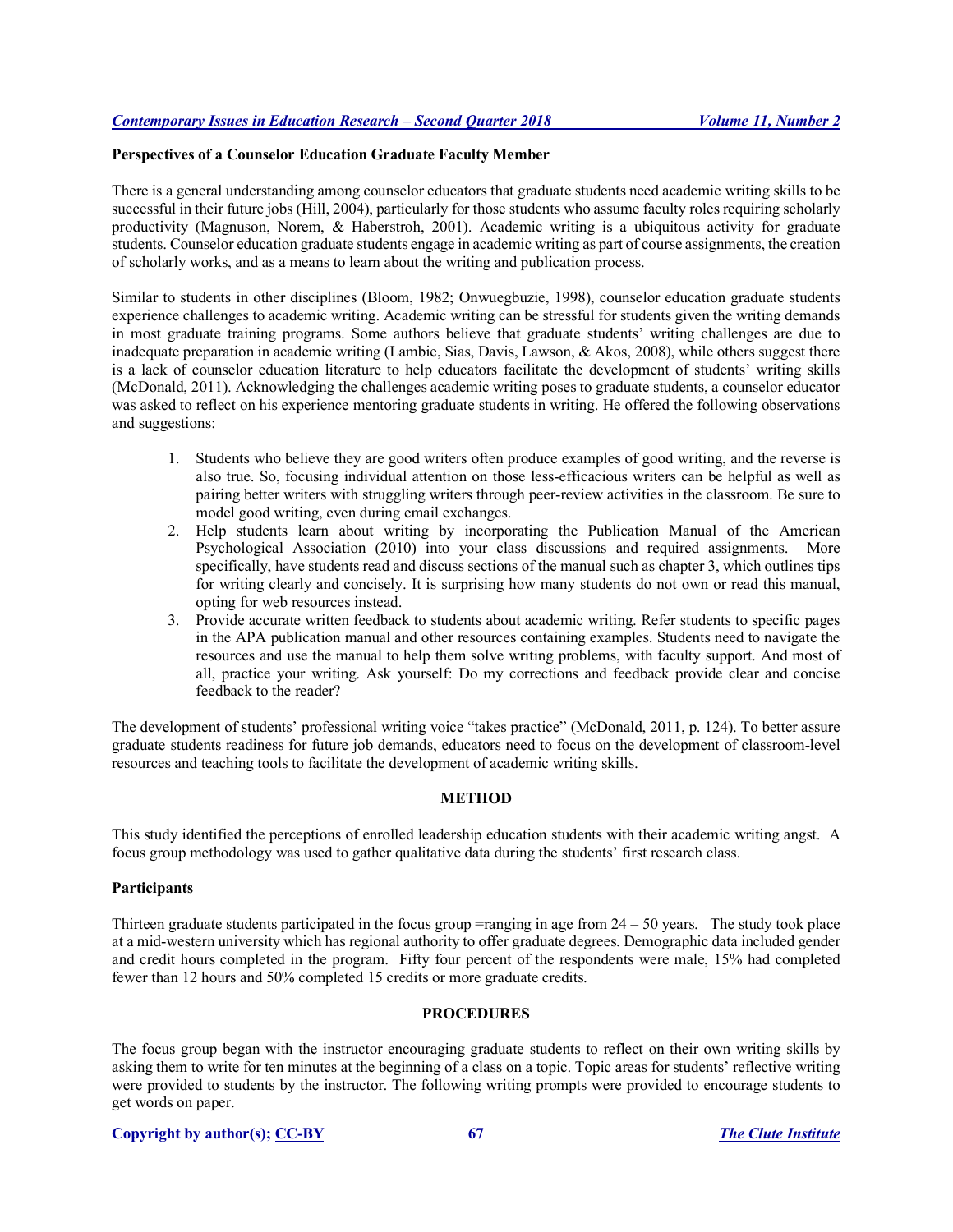## *Contemporary Issues in Education Research – Second Quarter 2018 Volume 11, Number 2*

- 1. Transitioning into scholarship: Ten big ideas for graduate students
- 2. What graduate students need to be thought leaders in Education
- 3. Mastering the art of academic writing graduate student perspectives and transitions
- 4. Lewin's theory of change and the graduate student experience
- 5. Traits graduate students need to persist to program completion
- 6. Angst about Academic Writing: Graduate Students at the Brink

Participants selected the writing prompts they were most comfortable with. This free writing exercise generated multiple responses and students were able to express feelings about the writing process and their experiences as graduate students. In this safe writing environment, students seem to enjoy putting their frustrations about writing on paper. This procedure allowed full disclosure of each student's responses and as the class progressed, students openly discussed their writing anxiety with each other. After students had engaged in writing and open discussion for approximately 15 minutes, a focus group session was convened to continue to explore students' feelings about writing. The focus group session was guided by the following research questions:

- 1. What are the specific anxieties that graduate students have about scholarly writing?
- 2. How do graduate students describe their fear of academic writing?
- 3. What recommendations do graduate students have for institutions to address graduate writing anxieties?

## **RESULTS**

Focus group participants' lack confidence in writing abilities surfaced repeatedly as a concern of students. One student expressed doubt that good writing would ever occur. Another student responded, "Writing is like learning a foreign language and I am not very good at it." A member of the class served as recorder and captured the ideas expressed by participants. The recorder projected responses on a screen for the entire class to visualize. Participants grouped similar responses together and discussed similarities and differences. The discussion yielded four emergent themes:

#### **Emergent Theme 1:** Lack of confidence in scholarly writing ability

Despite many students having high academic grade point averages, students lacked confidence in their ability to sufficiently decode a scholarly writing assignment and respond in an effective manner. This finding aligns with the work of Holladay (1981) who reported that graduate students have high fear of receiving negative feedback on their writing. The findings suggest graduate students fear different aspects of academic writing including lack of sufficient time for writing, not achieving success, writing with clarity, not having appropriate sources, the task of gathering relevant supporting data, sounding uninformed, and a lack of confidence about chosen topics.

**Emergent Theme 2:** Lack of time to dedicate to writing tasks

The study sample included experienced practitioners who were balancing multiple priorities in the workplace, home, community, and church. Participants did not place high priority on academic writing and consequently time was not allocated for the writing process. This finding reflects the work of Bloom (1982) who reasoned that anxious writers tend to be chronic procrastinators with poor time management skills.

**Emergent Theme 3:** Lack of skills in identifying and utilizing scholarly resources

The graduate department chair postulated that time away from writing may explain why students have negative attitudes toward writing. There is little familiarity with finding academic sources, accessing online databases, and utilizing library resources which impedes the literature review process. Holladay (1981) explains that students lacking writing competency hold on to negative experiences with writing at the undergraduate level.

**Emergent Theme 4:** Institutions share the responsibility for improving graduate student writing

Participants offered several suggestions for improving the graduate writing experience at the university. Graduate students identified the following changes for institutions to consider:

#### **Copyright by author(s); CC-BY 68** *The Clute Institute*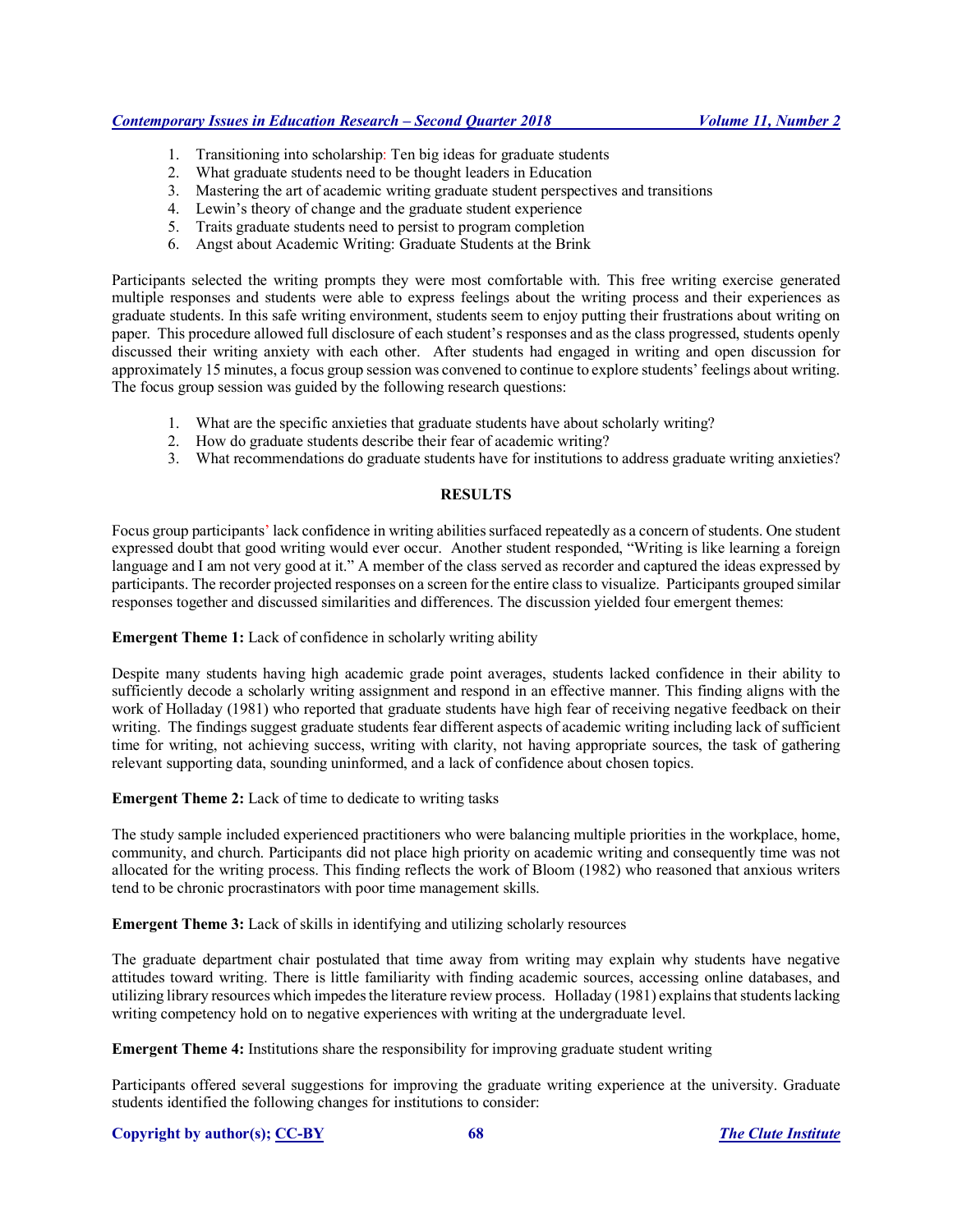- 1. Teach APA guidelines in initial graduate classes and hold students accountable for properly formatting papers.
- 2. Provide graduate students with examples of good papers, properly formatted
- 3. Establish high expectations for scholarly writing at the beginning of graduate studies
- 4. Have writing resources readily available outside of the formal classroom
- 5. Require a writing orientation for graduate students upon entry into graduate study
- 6. Provide research tools for graduate students early in program studies.
- 7. Provide more one-on-one writing interaction with instructors focused on writing
- 8. Strengthen writing at the undergraduate level to prepare students for graduate level writing
- 9. Create student habits of writing to include finding and using sources, citations, and credible sources and embed these activities in graduate coursework
- 10. Create and foster more peer review networks for writing for online and traditional students

## **DISCUSSION**

Overall, the preliminary findings from the focus group provide support for the need to actively work to change graduate students' attitudes about writing (Bloom, 1982; Onwuegbuzie, 1998). More specifically, students' perceptions, experiences, and attitudes toward writing can influence their feelings about the act of writing. Scholars have pointed out the significance of the students' point of view and students need to be empowered to express perspectives held about writing while matriculating in the academy.

Students expressed that feeling unfamiliar with "the rules of the game" and what is expected of academic writers in a university setting posed barriers to their writing. The development of a new program could enact a new role for writing, from both faculty and staff perspectives. Hayes (1978) concluded that increasing the amount of writing does little without attending to the writing process itself. The program would need to focus on writing structure and feedback, from both instructor and peers. As Sperling and Freedman (2001) have shown, students that have received feedback on drafts from their professors tend to misunderstand that feedback and feel obligated to revise their papers in ways that do not always improve the paper.

Findings support the use of writing resources as a means to reduce anxiety and provide tools to students. For example, Hjortshoj (2001) writes about his experiences working with university students experiencing writing block. The author further explains the transitional nature of most writing blocks and the importance of finding support from others when working on long projects. Hjortshoj's (2001) book is a particularly excellent resource that captures the experiences of students struggling with writing, which could, in turn, be used as a guide—grounded in shared experiences across university settings-- for advanced undergraduates and graduate students.

# **IMPLICATIONS AND FUTURE RESEARCH**

These preliminary findings suggest that graduate student anxiety about academic writing remains a current problem in the academy. Graduate students suggest that writing instruction should begin earlier in the college experience along with training in how to find and utilize academic resources. Efforts to improve graduate student writing may include changes in instructional practices, instructor expectations, and frequent opportunities to produce scholarly writing.

Faculty supports provided to graduate students could improve students' academic writing according to all participants in this study  $(N = 13)$ . The task of providing support for students' academic writing becomes more manageable as faculty members learn how to integrate high expectations for scholarly writing, writing instruction, writing selfefficacy among students and writing feedback that encourages students to write more. Good teachers can influence good writing. Future studies could investigate students' perspectives on a wider scale using larger samples. In-depth qualitative interviews could be used to build on information obtained in future focus groups.